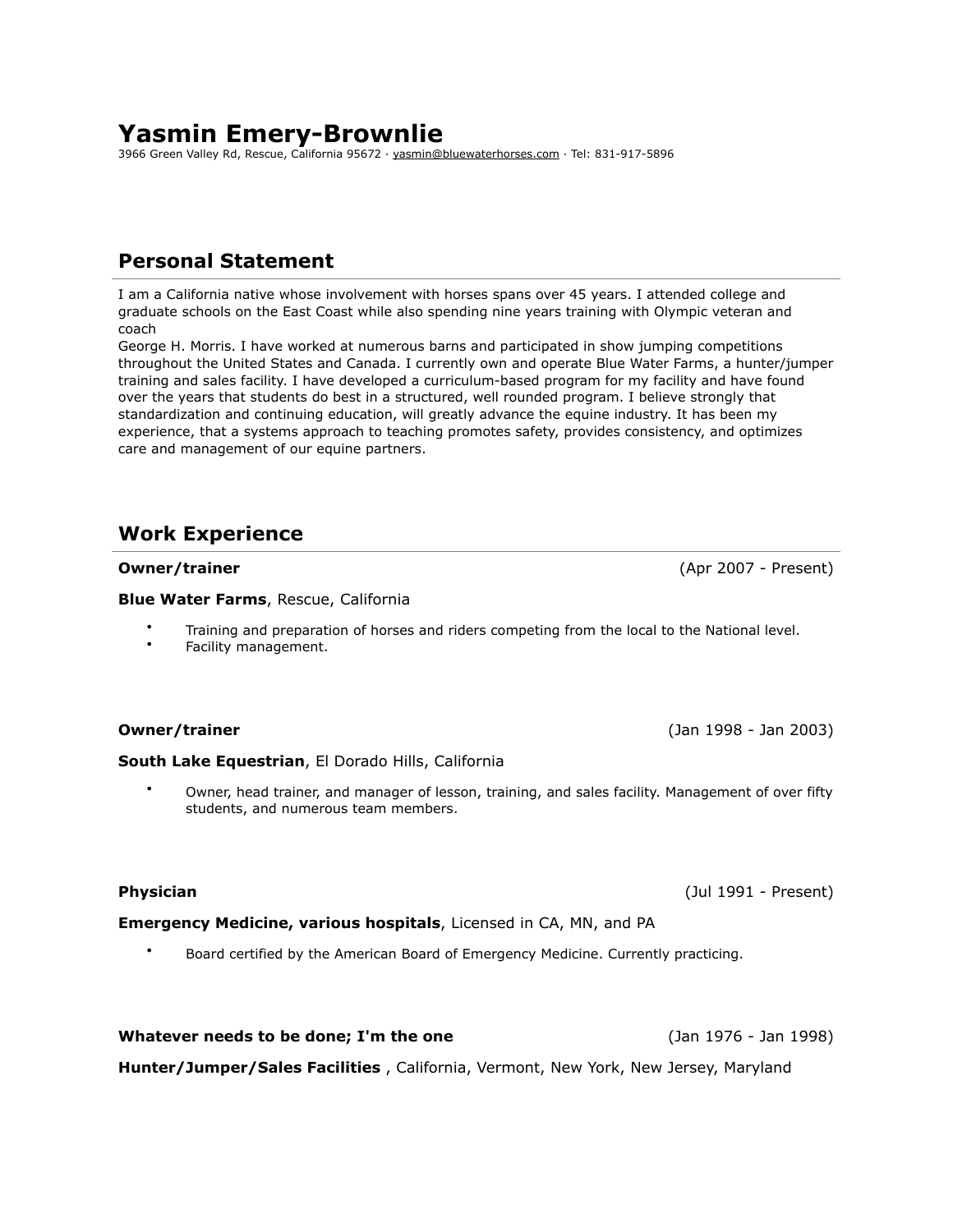- Riding, training, competing. Preparation and presentation of sale horses.
- Teaching, barn management, grooming, stall cleaning, braiding. Equine management from the ground up.

## **Education**

**Doctor of Medicine George Washington University, Washington, D.C.**

(Sep, 1987 - Dec, 1991)

Graduated upper third of the class.

#### **Bachelor of Science State University of New York, Albany, New York**

Awards for Excellence in Research and Academic Excellence.

# **Riding and training**

#### **Trainers in California, early years (1970-1981) Northern and Southern California**

Mike & Lolly Edrick, Larry & Lois Langer, Randy Redmer, Patrick Rostrum, Lee Denney

### **Riding and training Albany and Long Island New York**

(Jan, 1981 - Sep, 1986)

Peter Van Geisling; Robert Hoskins

### **Riding and training Laural, Maryland**

Richard Zimmerman, Joan Wilson

(Sep, 1987 - Dec, 1990)

(Sep, 1981 - Dec, 1984)